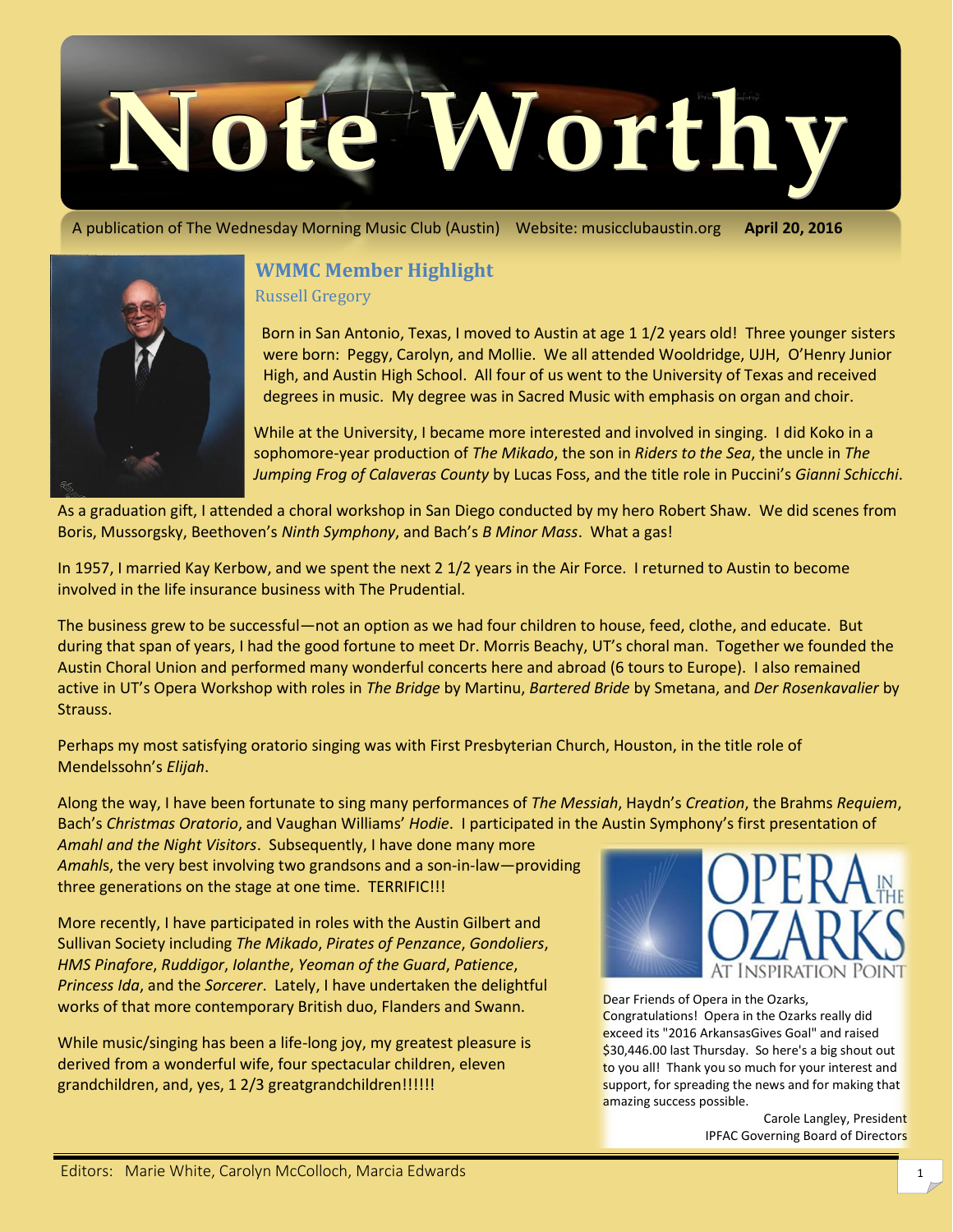

## *President's Message and Members News*

*Marcia Edwards*

It is a pleasure to announce that the Texas State University Opera Theatre has commissioned a new opera that will premiere April 28 – May 1 at the Patti Strickel Harrison Theatre in the Performing Arts

Center in San Marcos. Illustrious American composer Henry Mollicone and 1960 Pulitzer Prize winning lyricist Sheldon Harnick—writer of the Tony and Academy Award winning *Fiddler on the Roof*—collaborated on *Lady Bird: First Lady of the Land*. Sam Mungo, TSU Opera Department Director, and several singers from the TSU Music Department, will be our guests for the WMMC program on April 20. We will hear selections from this new one-act opera based on the life of Lady Bird Johnson.

Kudos to the many WMMC members who helped make the  $101<sup>st</sup>$  TFMC State Convention (March 31 – April 2) so successful!

**Carla Johnson** and **Carolyn McColloch** served as the Convention Co-Chairs, a big job with lots of responsibilities.

**Lee Meyer** was brave enough to loan her piano for the musical performances. She also picked up the 2015 NFMC Young Artist, Christie Conover, from the airport on Wednesday and provided her transportation to an opera audition and to a rehearsal at St. Edward's prior to the performance Friday evening.

**Bill Yick** provided tuning for Lee's piano once it had arrived at the Holiday Inn.

**Sue Breuer** escorted NFMC President Michael Edwards, introduced him several times, and provided transportation for him.

**Beth Moreno** collected items from our club for the silent auction, organized and priced them (with help from **Pat Yingst** and **Marcia Edwards**), and helped set up the auction at the convention.

These club members donated items for door prizes and for the silent auction and book sale, which brought in over \$1300, possibly a record, for Opera in the Ozarks: **Kathryn Govier**, **Bill and Laresa Yick**, **Pat Yingst**, **Beth Moreno**, **George Edwards**, **Marianne Kim**, **Ashley Eledge family**, **Marcia Edwards**, **Marie White**, **Mary Takvam**, **Virginia Kniesner**, **Carol Brannon**, and **Katharine Shields.** A number of our members also shopped the silent auction and book sale.

**Virginia Kniesner** helped put together gift bags for visiting dignitaries.

**Maxine Gomes** played 3 lovely piano pieces for a music interlude on Thursday afternoon.

**Carolyn McColloch** organized a wonderful music program for Thursday evening after dinner with primarily WMMC members performing. These included **Mary Takvam**, soprano with **Greta Gutman**, piano; **Angelica Lopez** and **Betty Mallard** playing a piano duet; **Angela Smith** on steel pan with 3 guests; **Martha MacDonald**, clarinet, and **Felicity Coltman**, piano; **Russell Gregory**, baritone, accompanied by **Carolyn McColloch**, piano.

**Carlie Burdett** planned and conducted the Memorial Service, including live bluebonnet plants as gifts for the friends and family of TFMC members who have passed away during the last year.

**Carol Brannon**, **Virginia Kniesner**, **Beth Moreno**, and **Marcia Edwards** worked shifts at the registration table.

During the business sessions, a number of our members presented reports: **Carolyn McColloch**, **Carlie Burdett**, **Phyllis Noonan**, **Lee Meyer** and **Sue Breuer**.

**Marie White** created the table decorations for the Friday evening banquet with help from **Mary Takvam**, **Martha Cook**, **Virginia Kniesner**, **Carolyn McColloch** and others. Marie also organized getting the decorations set up Friday evening.

**Ken Takvam** delivered the invocation that he wrote for the Friday night banquet, and **Marcia Edwards** was Mistress of Ceremonies.

**Kathryn Govier**, **Beth Moreno**, **Carol Brannon**, **Marianne Kim**, **Phyllis Noonan**, **Katharine Shields**, and **Virginia Kniesner** served as our table hosts for the Friday evening banquet. Additional club attendees at the banquet included **Marie White** with her husband Brian Green, **Bill** and **Laresa Yick**, **Martha Cook** and her husband Carter, **Edith Knauer** and her grandson Dillon, **Mary Lou Connelly** and her husband Webb.

2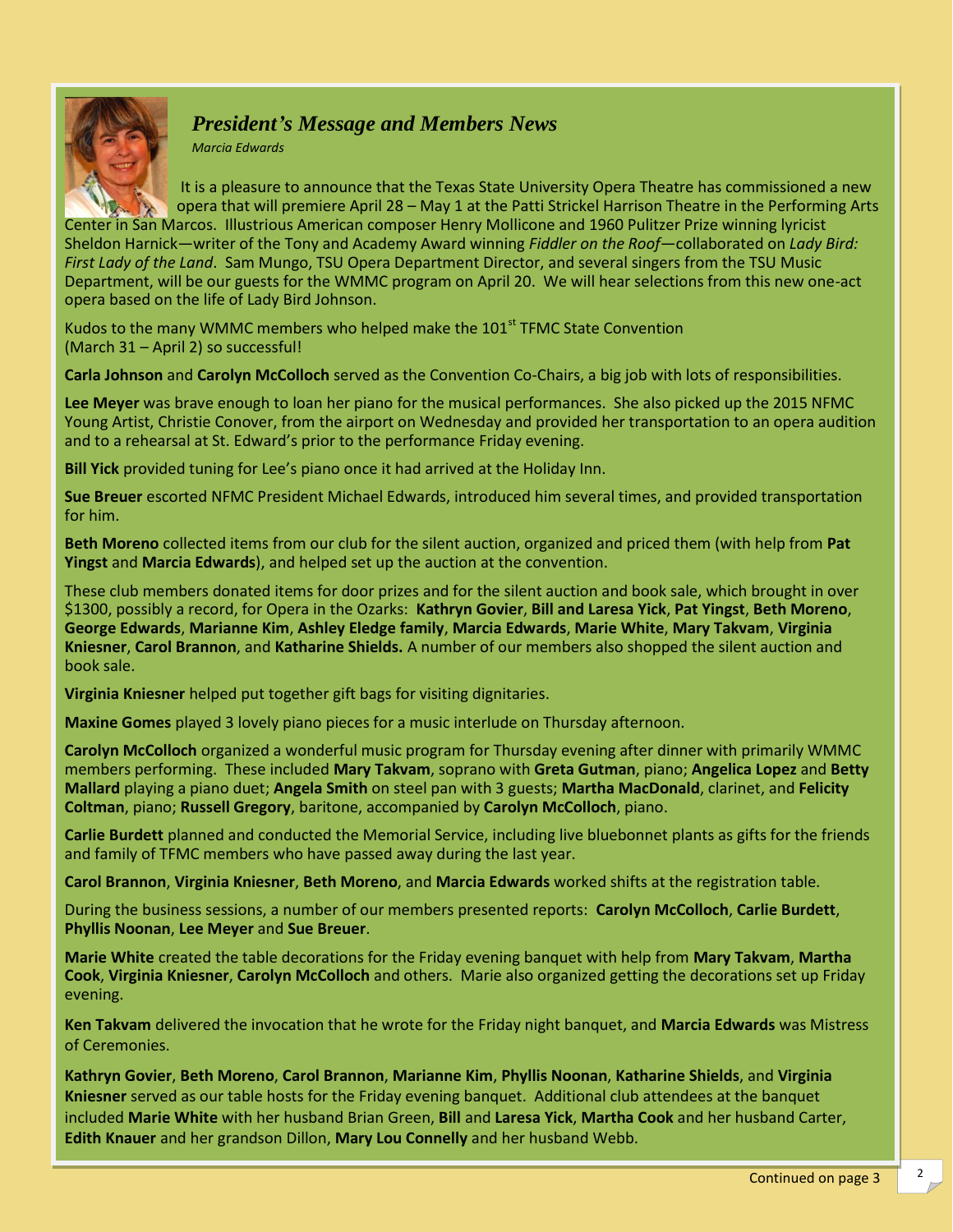President's Message and Member News (continued from page 2)

One of the highlights of the evening was the announcement by TFMC President Lynn McNew that **Carla Johnson** was being honored with the TFMC Distinguished Service Award. Carla was accompanied by her husband Supreme Court Justice Phil Johnson and their son Carl from New York City.

The Silver Strings Orchestra played before and during dinner Friday night. Their music had attendees singing along and dancing. Accompanied by **Carolyn McColloch** on piano, the group included WMMC members **Jean McDermott**, **Angela Smith**, **Catherine van Zanten**, **Billy Corsbie**, and **Katie Kerwin**.

**Madeline McCauley** directed the TFMC Festival Chorus on Saturday morning. **Carolyn McColloch** accompanied. WMMC members who sang include **Mary Takvam**, **Greta Gutman**, **Phyllis Noonan**, **Nancy Brady**, **Katharine Shields**, **Carla Johnson**, **Marianne Kim**, **Carlie Burdett**, **Lee Frank**, **Marvin Frank**, **Bill Yick**, and **Russell Gregory.**

**Madeline McCauley** also sang "The Lord's Prayer" a cappella to close the convention.

### *About the Performers*

#### **Katharine Shields, soprano**

Katharine has performed in recitals, revues, opera, and Gilbert & Sullivan operettas in Boston and Austin. She has done Hit Parade Reviews with Carol Koock and Jerry Conn, and programs with George Gershwin and Cole Porter. In addition to the Wednesday Morning Music Club, she enjoys singing in the University Methodist Church Choir and Chorus Austin. She volunteers for the Settlement Club and the Austin Opera Guild.

#### **Mary Parse, piano**

Mary began playing hymns for Sunday school in the fourth grade, and she was full-time organist at her church from eighth grade through high school. During undergraduate school at Austin College, she was the pianist for the vocal studio and the college choir. She has continued to play for churches, singers and instrumentalists ever since, and she loves collaborative music-making.

#### **Felicity Coltman, piano**

Felicity is Founder and Artistic Director Emeritus of the Austin Chamber Music Center. Born in South Africa, she holds diplomas from the Royal Schools of Music and Trinity College of Music in London, the University of South Africa, and a degree from the University of Kansas. Felicity received the Gruber Award for Excellence in Chamber Music Teaching from Chamber Music America and the B. Iden Payne Performing Arts Award. In 2004 she was inducted into the Austin Arts Hall of Fame. For many years, Felicity has taught piano, theory and chamber music to students of all ages. Today she remains active as teacher, performer, judge, and consultant. She is also a certified yoga teacher.

#### **Marcia Edwards, piano**

A farm girl from central Illinois, I began piano lessons in 2<sup>nd</sup> grade and have enjoyed music in my life ever since. My education includes a B.A. in French from the University of Illinois, an M.A. in Teaching English as a Second language from UCLA, and a Ph.D. in Linguistics from the University of Texas, Austin. My husband (a retired pediatrician) and I have been Austin residents since 1983, and our 2 children were born and raised here. They both studied piano with Felicity Coltman. I'm grateful to Felicity for her music lessons and for introducing me to Kathryn Govier, who's now my regular duet partner.

#### **Annette Eicker, cello**

Annette Eicker was born in Chapel Hill, NC, but was raised in Germany. She studied cello in Dortmund where she received her degree in Music Pedagogy and an Orchestral Performance Diploma. She held a principal cello position in the Luneburg Symphony Orchestra for three years and then moved on to Freiburg where she was a member of their Philharmonic Orchestra for 17 years. In 2007 she came to Austin on a sabbatical year and decided to stay. Today she has a busy teaching studio in Cedar Park with her husband Andrew Grainger and performs with local orchestras and chamber groups.

#### **Andrew Grainger, piano**

Andrew Grainger hails from London, England. He earned his degrees in music, majoring in piano performance at Surrey University and earning his Master's in composition from Kingston University. He has lived in the US since 2000 working as a pianist, organist, composer and teacher. He met his wife, cellist Annette Eicker, in Austin in 2009, and they now live in Cedar Park where they enjoy a varied musical life. He divides his time between composing, performing and teaching.